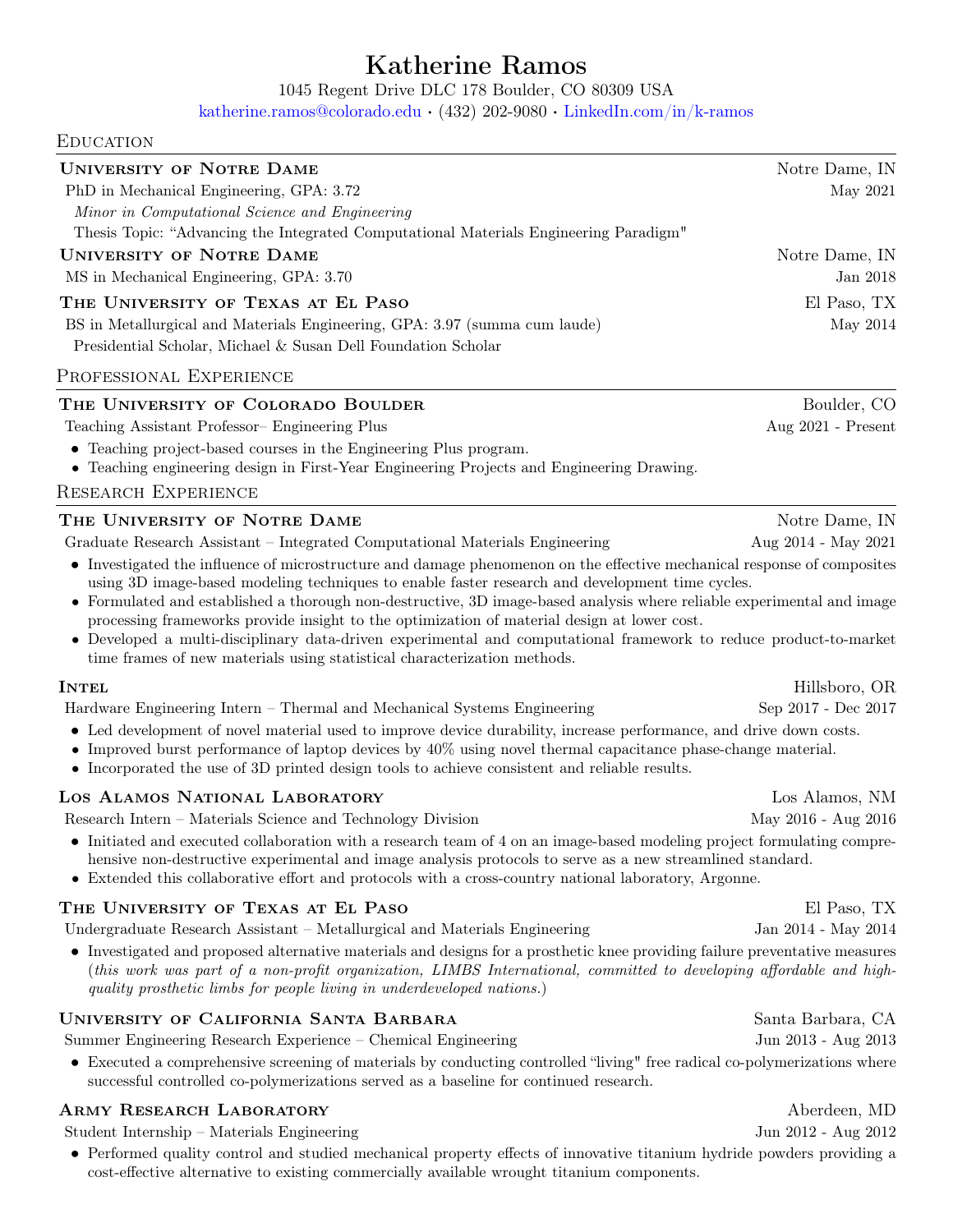# Teaching Experience

#### ENGINEERING PROJECTS GEEN 1400

Teaching Assistant Professor, University of Colorado Boulder Fall 2021 Fall 2021

• Taught two project-based courses to introduce students to design engineering.

#### Engineering Programming EG 10116

Instructor of Record Spring 2021

• Taught two engineering programming sections to introduce students to MATLAB and Python.

#### Engineering Projects EG 10115

Instructor of Record Fall 2020

- Taught two project-based courses using SolidWorks to create engineering drawings and Excel to analyze data.
- Collaborating with other instructors to develop course material; lectures, projects, homework, and examinations.

#### Leadership & Service

| <b>SOCIETY OF WOMEN ENGINEERS - SWE</b>                                                                                                                                                                                        | Boulder, CO          |
|--------------------------------------------------------------------------------------------------------------------------------------------------------------------------------------------------------------------------------|----------------------|
| Faculty Advisor                                                                                                                                                                                                                | Aug 2021 - Present   |
| • Serving as faculty advisor for the undergraduate and graduate sections of the Society of Women Engineers.<br>$\bullet~$ Led efforts to create a graduate section of SWE at CU Boulder.                                       |                      |
| <b>STEM ROUTES</b>                                                                                                                                                                                                             | Boulder, CO          |
| <b>Faculty Advisor</b>                                                                                                                                                                                                         | Aug 2021 - Present   |
| • Serving as the faculty advisor for the graduate-student led organization that seeks to create an inclusive and supportive<br>community for students in STEM.                                                                 |                      |
| <b>SOCIETY OF WOMEN ENGINEERS - SWE</b>                                                                                                                                                                                        | Notre Dame, IN       |
| Chapter President, Vice-Chair, and Member                                                                                                                                                                                      | May $2016$ - Present |
| • Directed the leadership team of 8, as vice-chair and later as President, to completely revamp the organization by<br>implementing productivity tools such as Slack, MailChimp, and G Suite.                                  |                      |
| • Secured a yearly budget approval $(>\$1,800)$ for events providing resources leading to more women engineering students<br>obtaining internships with companies and acquiring coveted positions upon graduation.             |                      |
| • Increased student participation year after year and acquired a 180% budget increase $(>\$5,000)$ as a result.                                                                                                                |                      |
| ASSOCIATION OF WOMEN IN SCIENCE - AWIS                                                                                                                                                                                         | Notre Dame, IN       |
| Outreach Committee Member                                                                                                                                                                                                      | Jun 2016 - Oct 2016  |
| • Organized funding committee to secure community financial support $(>\$30,000)$ for the inaugural Regional Women in<br>Science Conference for female graduate students, which was the 1st of its kind in the Midwest region. |                      |
| • Led 8 workshops for the Expanding Your Horizons conference aimed at introducing, inspiring, and educating middle<br>school girls about careers in math, science, and engineering.                                            |                      |
| <b>GRADUATE EDUCATORS TEACHING STEM</b>                                                                                                                                                                                        | Notre Dame, IN       |
| Community Outreach Ambassador                                                                                                                                                                                                  | Feb 2016 - May 2017  |
| • Tutored and mentored 2 at-risk and underrepresented minority middle school students at the Robinson Community<br>Learning Center for 2 consecutive semesters and later supported the program through SWE.                    |                      |

• Coached 3 students on math and reading skills in 1-on-1 sessions leading to improved STEM and reading proficiency.

Outreach Activities: LearningSphere Science Fair Judge – 2019, Expanding Your Horizons volunteer – 2017